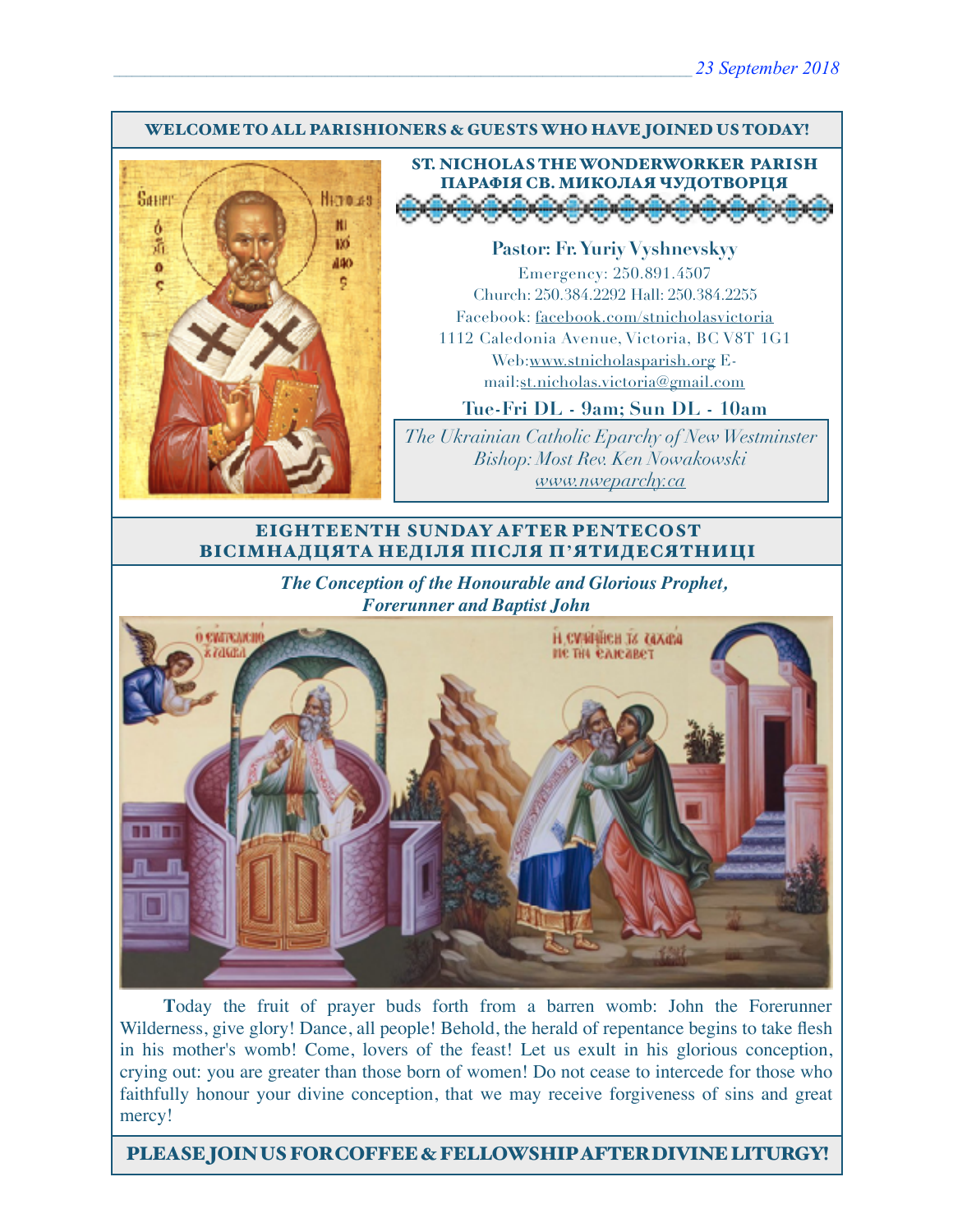| <b>SUNDAY HYMNS</b>                                                                                                                                                                                                                                                                                                                                                                                                                                                                                                                                                                                                                                                                                                                                                                                                                                    |                   |                                                                         |                                                             |                                                                         |                                    |         |  |  |
|--------------------------------------------------------------------------------------------------------------------------------------------------------------------------------------------------------------------------------------------------------------------------------------------------------------------------------------------------------------------------------------------------------------------------------------------------------------------------------------------------------------------------------------------------------------------------------------------------------------------------------------------------------------------------------------------------------------------------------------------------------------------------------------------------------------------------------------------------------|-------------------|-------------------------------------------------------------------------|-------------------------------------------------------------|-------------------------------------------------------------------------|------------------------------------|---------|--|--|
| <b>OPENING HYMN</b>                                                                                                                                                                                                                                                                                                                                                                                                                                                                                                                                                                                                                                                                                                                                                                                                                                    |                   | В Сильній Надії / Almighty Father pg. 276-278                           |                                                             |                                                                         |                                    |         |  |  |
| <b>COMMUNION HYMN</b>                                                                                                                                                                                                                                                                                                                                                                                                                                                                                                                                                                                                                                                                                                                                                                                                                                  |                   | Вірую, Господи / I Do Believe pg. 246-247                               |                                                             |                                                                         |                                    |         |  |  |
| <b>CLOSING HYMN</b>                                                                                                                                                                                                                                                                                                                                                                                                                                                                                                                                                                                                                                                                                                                                                                                                                                    |                   | Наче Повний Голос Дзвону/Having Shared Your Loving Kindness pg. 270-271 |                                                             |                                                                         |                                    |         |  |  |
| Please join us today in singing our Sunday hymns!                                                                                                                                                                                                                                                                                                                                                                                                                                                                                                                                                                                                                                                                                                                                                                                                      |                   |                                                                         |                                                             |                                                                         |                                    |         |  |  |
| <b>SUNDAY &amp; DAILY SCHEDULE</b>                                                                                                                                                                                                                                                                                                                                                                                                                                                                                                                                                                                                                                                                                                                                                                                                                     |                   |                                                                         |                                                             |                                                                         |                                    |         |  |  |
| SUNDAY, September 23                                                                                                                                                                                                                                                                                                                                                                                                                                                                                                                                                                                                                                                                                                                                                                                                                                   |                   |                                                                         | Divine Liturgy - for the Parishioners of St Nicholas Parish |                                                                         |                                    |         |  |  |
| MONDAY, September 24                                                                                                                                                                                                                                                                                                                                                                                                                                                                                                                                                                                                                                                                                                                                                                                                                                   |                   | <b>NO SERVICESS</b>                                                     |                                                             |                                                                         |                                    |         |  |  |
| TUESDAY, September 25                                                                                                                                                                                                                                                                                                                                                                                                                                                                                                                                                                                                                                                                                                                                                                                                                                  |                   | Divine Liturgy of St. John Chrysostom                                   | 9:00 AM                                                     |                                                                         |                                    |         |  |  |
| WEDNESDAY, September 26                                                                                                                                                                                                                                                                                                                                                                                                                                                                                                                                                                                                                                                                                                                                                                                                                                |                   | Divine Liturgy of St. John Chrysostom                                   | 9:00 AM                                                     |                                                                         |                                    |         |  |  |
| THURSDAY, September 27                                                                                                                                                                                                                                                                                                                                                                                                                                                                                                                                                                                                                                                                                                                                                                                                                                 |                   | Divine Liturgy of St. John Chrysostom                                   | 9:00 AM                                                     |                                                                         |                                    |         |  |  |
| FRIDAY, September 28                                                                                                                                                                                                                                                                                                                                                                                                                                                                                                                                                                                                                                                                                                                                                                                                                                   |                   |                                                                         |                                                             | Divine Liturgy of St. John Chrysostom                                   |                                    | 9:00 AM |  |  |
| SATURDAY, September 29                                                                                                                                                                                                                                                                                                                                                                                                                                                                                                                                                                                                                                                                                                                                                                                                                                 |                   |                                                                         |                                                             | <b>NO SERVICESS</b>                                                     |                                    |         |  |  |
| <b>SUNDAY, September 30</b>                                                                                                                                                                                                                                                                                                                                                                                                                                                                                                                                                                                                                                                                                                                                                                                                                            |                   |                                                                         |                                                             | Divine Liturgy - for the Parishioners of St Nicholas Parish             |                                    |         |  |  |
| Please Note: to request a Divine Liturgy for a special intention, please see Fr. Yuriy to arrange for it!                                                                                                                                                                                                                                                                                                                                                                                                                                                                                                                                                                                                                                                                                                                                              |                   |                                                                         |                                                             |                                                                         |                                    |         |  |  |
|                                                                                                                                                                                                                                                                                                                                                                                                                                                                                                                                                                                                                                                                                                                                                                                                                                                        |                   |                                                                         |                                                             | <b>SUNDAY EPISTLE READERS</b>                                           |                                    |         |  |  |
| <b>DATE</b>                                                                                                                                                                                                                                                                                                                                                                                                                                                                                                                                                                                                                                                                                                                                                                                                                                            | <b>READING</b>    |                                                                         | <b>UKRAINIAN</b>                                            |                                                                         | <b>ENGLISH</b>                     |         |  |  |
| SUNDAY, September 23                                                                                                                                                                                                                                                                                                                                                                                                                                                                                                                                                                                                                                                                                                                                                                                                                                   | 2 Cor. 9:6-11     |                                                                         | Yuliya Pelekhata                                            |                                                                         | Carol Chapman                      |         |  |  |
| <b>SUNDAY, September 30</b>                                                                                                                                                                                                                                                                                                                                                                                                                                                                                                                                                                                                                                                                                                                                                                                                                            | 2 Cor. 11:31-12:9 |                                                                         | Dmytro Maksymiv                                             |                                                                         | Peter Iwanuck                      |         |  |  |
| SUNDAY, October 7                                                                                                                                                                                                                                                                                                                                                                                                                                                                                                                                                                                                                                                                                                                                                                                                                                      | Gal. 1:11-19      |                                                                         | Kateryna Yaremyn                                            |                                                                         | Darryl Huculak                     |         |  |  |
| <b>SUNDAY, October 14</b>                                                                                                                                                                                                                                                                                                                                                                                                                                                                                                                                                                                                                                                                                                                                                                                                                              | Heb. 13:7-16      |                                                                         | Glikeria Iwanuck                                            |                                                                         | Graciela Spaciuk-Schwarz           |         |  |  |
|                                                                                                                                                                                                                                                                                                                                                                                                                                                                                                                                                                                                                                                                                                                                                                                                                                                        |                   |                                                                         |                                                             | Thank you, Epistle readers, for your service in proclaiming God's Word! |                                    |         |  |  |
| <b>2018 PARISH COUNCIL EXECUTIVE</b>                                                                                                                                                                                                                                                                                                                                                                                                                                                                                                                                                                                                                                                                                                                                                                                                                   |                   |                                                                         |                                                             |                                                                         | PASTORAL MINISTRY & HOLY MYSTERIES |         |  |  |
| CHAIRPERSONAlec Rossa - 250.472.3374 CONFESSIONS1/2 hour before Liturgy<br>SECRETARYRichard DeMerchant - 250.893.3484<br>BAPTISMSby appointment<br>MARRIAGESsix months notice should<br>FINANCIAL SECRETARYDavid Newberry - 250.598.8197<br>be given to the parish priest, and he should be<br>FUNDRAISING/HALL RENTALRobert Herchak - 250.386.7872<br>contacted before any other arrangements are made<br>MAINTENANCEMurray Chapman - 250.658.4769<br>FUNERALSby appointment<br>LITURGICAL COMMITTEEMotria Koropecky - 250.658.3051<br>MEMBER AT LARGECindy Lazaruk - 778.677.9072                                                                                                                                                                                                                                                                    |                   |                                                                         |                                                             |                                                                         |                                    |         |  |  |
| <b>Bequests &amp; Wills:</b> Leaving a bequeath is a process of giving a donation through your will. It is<br>simply a distribution from your estate to a charitable organization through your last will and testament. It<br>can be as small or as large a donation as you wish. It is important that you talk to your lawyer about the<br>process. In your kindness please remember St Nicholas the Wonderworker Ukrainian Catholic Church in<br>your bequeath and will. If anyone wishes to make such a bequeath in their will, the following clause may<br>be included or added to a will: "I give, devise, and bequeath to St Nicholas the Wonderworker Ukrainian<br>Catholic Parish - 1112 Caledonia Avenue, Victoria BC, V8T 1G1, the sum of \$ (or % of my<br>estate), to be used for the benefit of the parish and it's pastoral activities." |                   |                                                                         |                                                             |                                                                         |                                    |         |  |  |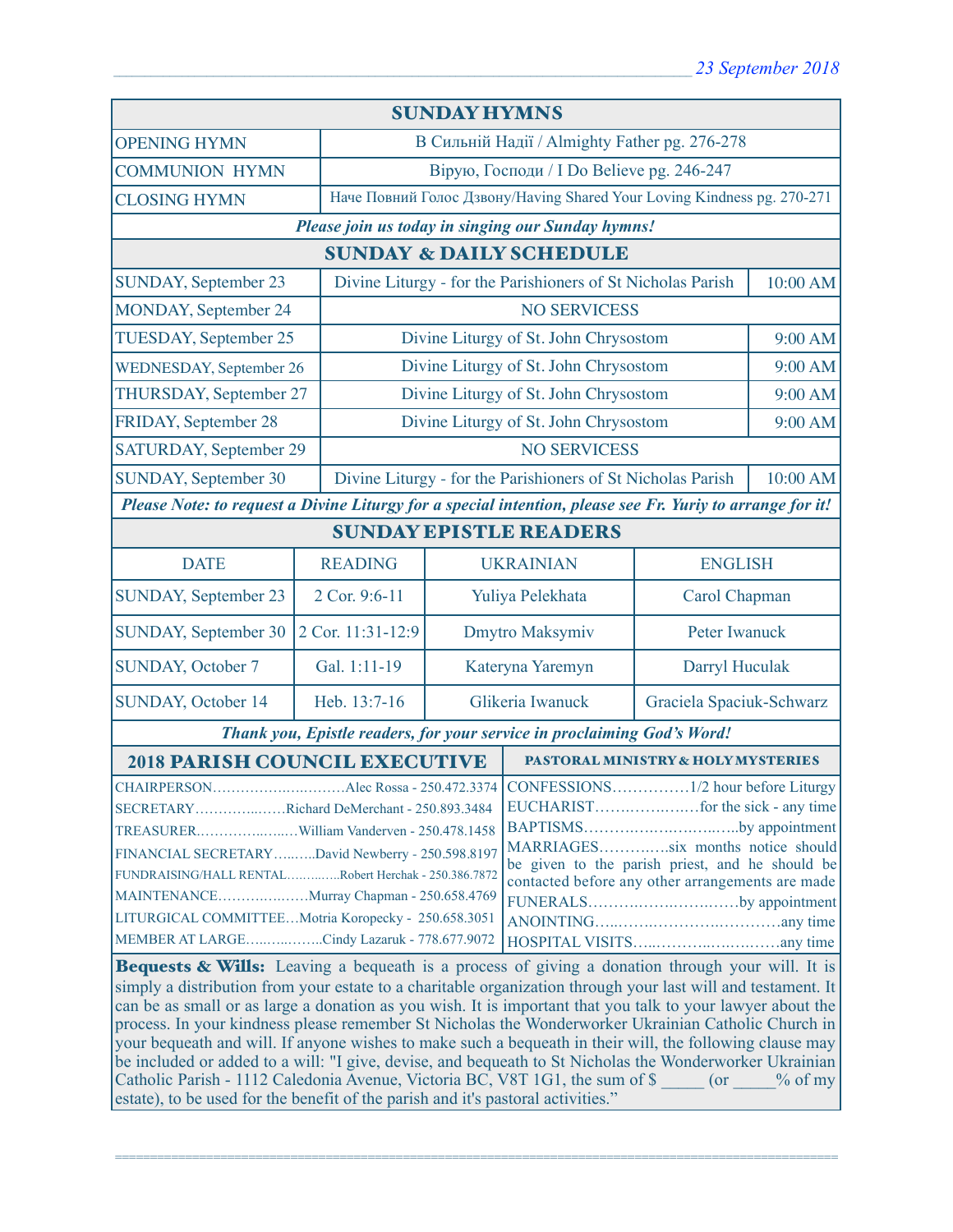## **Vibrant Parish Prayer**

**O** God, Creator of Heaven and Earth! Because of your indescribable love for us, you sent your Only-Begotten Son, Our Lord and Saviour, Jesus Christ - The Way, The Truth, and The Life and our Salvation. In His name, we turn to You. Strengthen our hearts and minds in Christian love and in unity of purpose as we strive to build a Vibrant Parish. Give us the grace to model our lives according to the Word of God. Instill in us the desire to pray and to celebrate the Holy Mysteries as one Christian Family in our Parish Community. Inspire us to follow Your great command to be a servant to the less fortunate among us! Grant this, O Lord, through the mercies and love for mankind of Your Only-Begotten Son with whom You are blessed, together with Your All-Holy, Good and Life-Giving Spirit, now and forever and ever. Amen!



## **St. Nicholas Parish**

**A Place To Encounter The Living Christ** Through the word, the Holy Mysteries & Prayer, Serving One's Neighbor, Leadership Fostering & Serving Unity and Missionary Spirit (His Beatitude Sviatoslav)



## **Молитва Живої Парафії**

**Г**осподи Ісусе Христе, Пастирю Добрий, як колись Ти пригорнув заблуканих овечок, щоб вони пізнали Твій голос і були Твоїм стадом, так і сьогодні глянь ласкаво з небесних висот на нашу парафію та зішли на неї Твого Святого Духа, щоб вона була місцем пізнання радості Доброї Новини. Скріплюй нас Твоєю присутністю та єднай нас кожночасно в молитві. Даруй нам духа служіння ближньому, щоб у нашій парафії кожний міг зустріти Тебе, милостивого Бога. Благослови наш духовний провід Твоєю мудрістю і дай, щоб ніхто з нас не шкодував ні часу, ні талантів, ні матеріальних дібр для розбудови Твого царства. Єднай нас у мирі та злагоді, щоб ми були Твоєю спільнотою любові. Всели в нас місійного духа, щоб ми стали тим світилом євангельського слова, молитви і добрих діл, що кличе кожного до участі в Божественному житті, щоб славилося, Спасе, Твоє Ім'я з безначальним Твоїм Отцем та пресвятим, благим і животворящим Твоїм Духом нині, і повсякчас, і на віки віків. Амінь.

# DIVINE LITURGY PROPERS

*The Divine Liturgy - An Anthology for Worship: Liturgy - pg. 270-318; propers - pg. 329 The Liturgy prescribed for today is that of St. John Chrysostom.* 

**Troparion, Tone 1:** Though the stone was sealed by the Judeans\* and soldiers guarded Your most pure body,\* You arose, O Saviour, on the third day,\* and gave life to the world.\* And so the heavenly powers cried out to You, O Giver of Life;\* Glory to your resurrection, O Christ!\* Glory to Your kingdom!\* Glory to Your saving plan,\* O only Lover of Humankind.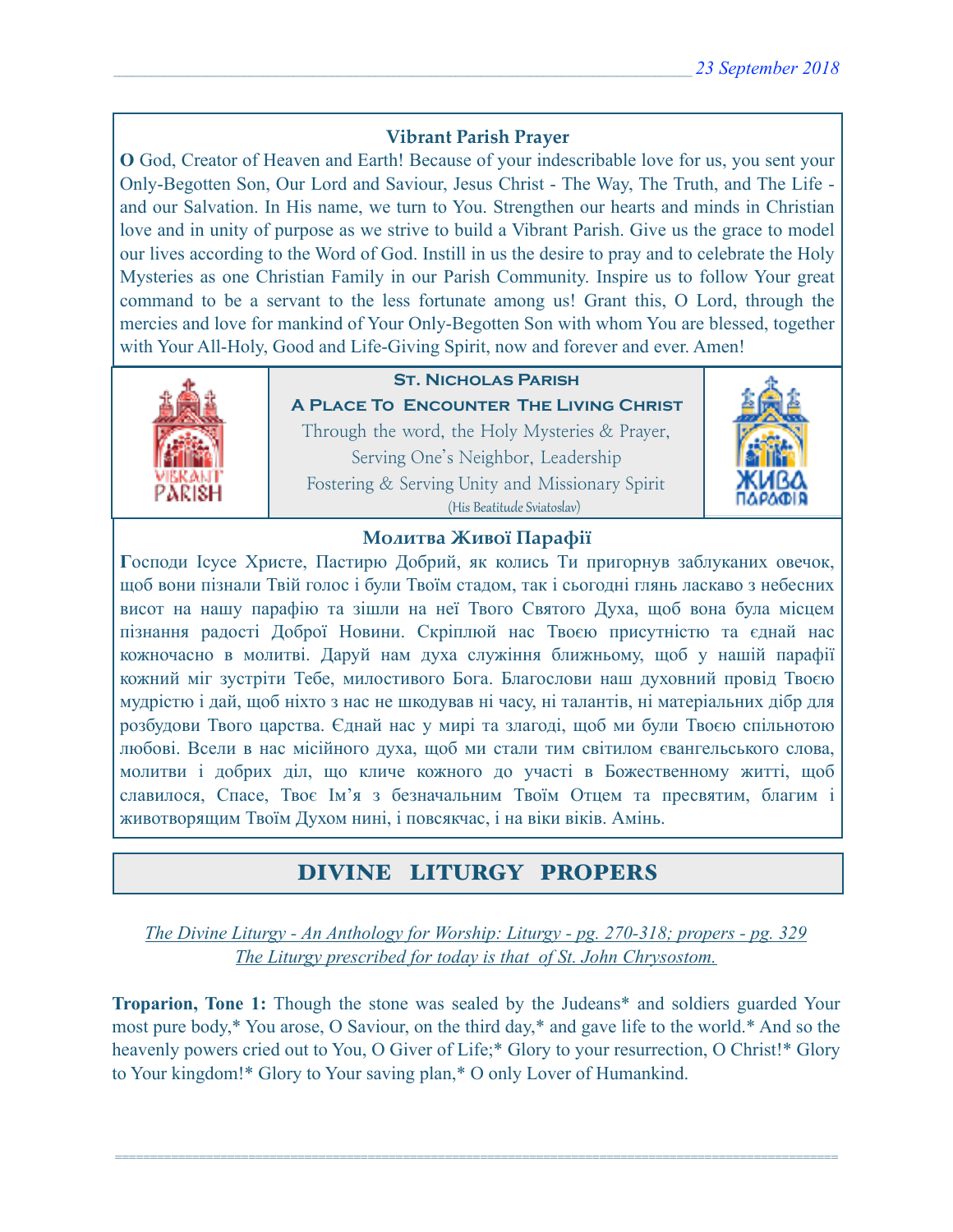**Glory: Kontakion, Tone 1:** You arose in glory from the tomb\* and with Yourself You raised the world.\* All humanity acclaims You as God,\* and death has vanished.\* Adam exults, O Master,\* and Eve, redeemed now from bondage, cries out for joy.\* "You are the One, O Christ, Who offer resurrection to all."

**Now: Theotokion, Tone 1:** When Gabriel uttered to You, O Virgin, his 'Rejoice!'\* – at that sound, the Master of all became flesh in You, the Holy Ark.\* As the just David said,\* You have become wider than the heavens carrying Your Creator.\* Glory to Him Who dwelt in You!\* Glory to Him Who came forth from You!\* Glory to Him Who freed us through birth from You!

**Prokimenon, Tone 1:** Let Your mercy, O Lord,\* be upon us,\* as we have hoped in You. *Verse:* Rejoice in the Lord, O you just; praise befits the righteous.

**Epistle - 2 Cor. 9:6-11 - A Reading from the 2nd Letter of Saint Apostle Paul to Corinthians:** Brothers and Sisters, the point is this: the one who sows sparingly will also reap sparingly, and the one who sows bountifully will also reap bountifully. Each of you must give as you have made up your mind, not reluctantly or under compulsion, for God loves a cheerful giver. And God is able to provide you with every blessing in abundance, so that by always having enough of everything, you may share abundantly in every good work. As it is written, 'He scatters abroad, he gives to the poor; his righteousness endures for ever.' He who supplies seed to the sower and bread for food will supply and multiply your seed for sowing and increase the harvest of your righteousness. You will be enriched in every way for your great generosity, which will produce thanksgiving to God through us.

**Alleluia, Tone 1:** *Verse:* The God of gods, the Lord, spoke and summoned the earth from the rising of the sun to its setting. *Verse:* Gather to Him His devout ones, who with sacrifice make covenant with Him.

**Gospel - Luke 5:1-11 -** While the crowd was pressing in on Jesus and listening to the word of God, he was standing by the Lake of Gennesaret. He saw two boats there alongside the lake; the fishermen had disembarked and were washing their nets. Getting into one of the boats, the one belonging to Simon, he asked him to put out a short distance from the shore. Then he sat down and taught the crowds from the boat. After he had finished speaking, he said to Simon, "Put out into deep water and lower your nets for a catch." Simon said in reply, "Master, we have worked hard all night and have caught nothing, but at your command I will lower the nets." When they had done this, they caught a great number of fish and their nets were tearing. They signalled to their partners in the other boat to come to help them. They came and filled both boats so that they were in danger of sinking. When Simon Peter saw this, he fell at the knees of Jesus and said, "Depart from me, Lord, for I am a sinful man." For astonishment at the catch of fish they had made seized him and all those with him, and likewise James and John, the sons of Zebedee, who were partners of Simon. Jesus said to Simon, "Do not be afraid; from now on you will be catching men." When they brought their boats to the shore, they left everything and followed him.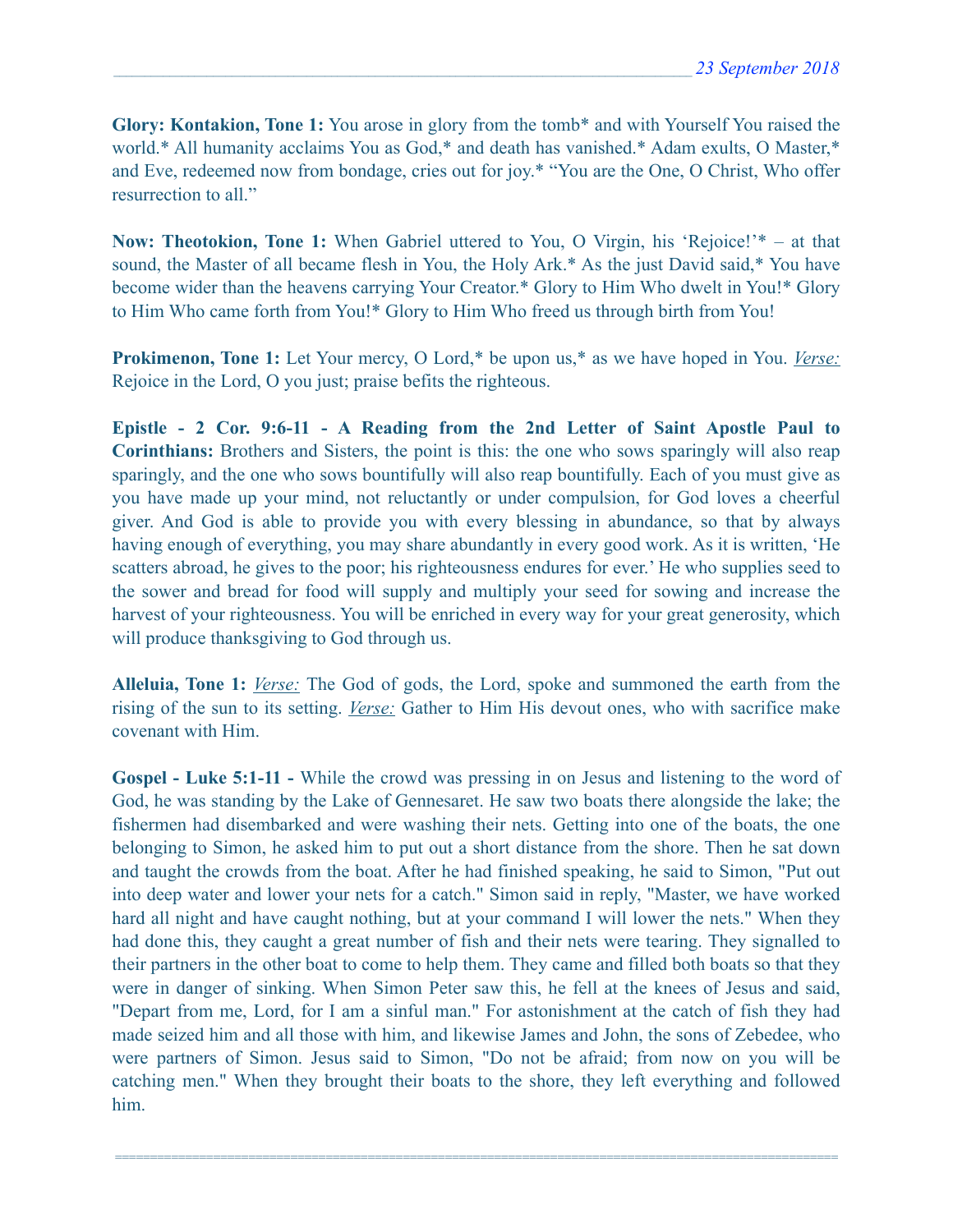**Communion Verse:** Praise the Lord from the heavens;\* praise Him in the highest. Alleluia, alleluia,\* alleluia!

**Prayer After Holy Communion:** Having been made worthy to partake in a mystical way of Your immaculate Body and precious Blood, O Christ our God, I acclaim and bless, worship and glorify You, and proclaim the greatness of Your saving acts, now and for ever and ever. Amen. *(more Prayers After Holy Communion on pg. 324-326 in the Anthology book).* 

### $\left| \diamond \right| \diamond \left| \diamond \right|$

**Тропар, глас 1:** Хоч запечатали камінь юдеї\* і воїни стерегли пречисте тіло Твоє,\* воскрес Ти, Спасе, на третій день,\* даруючи життя світові.\* Тому сили небесні взивали до Тебе, Життєдавче \* Слава воскресінню Твоєму, Христе,\* слава Царству Твоєму,\* слава провидінню Твоєму,\* єдиний Чоловіколюбче!

**Слава: Кондак, глас 1:** Воскрес Ти у славі як Бог із гробу\* і світ із Собою воскресив;\* людське єство Тебе, як Бога, оспівує\* і смерть щезла.\*Адам же ликує, Владико,\* і Єва нині, з узів визволившись, радіє, взиваючи \* Ти, Христе, Той, Хто всім подає воскресіння.

**І нині: Богородичний, глас 1:** Коли Гавриїл звістив Тобі, Діво: Радуйся!\* то з цим голосом прийняв тіло Владика в Тобі, святім кивоті,\* як мовив праведний Давид,\* і Ти з'явилася просторішою небес, носивши Творця Свого.\* Слава Тому, що поселився в Тобі!\* Слава Тому, що вийшов із Тебе!\* Слава Тому, що визволив нас народженням Твоїм.

**Прокімен, глас 1:** Милість Твоя, Господи, хай буде над нами,\* бо ми надіялись на Тебе. *Стих:* Радуйтеся, праведні, в Господі, правим належить похвала.

**Апостол - 2 Кор. 9:6-11 - До Коринтян 2-е Послання Святого Апостола Павла Читання:** Браття і сестри, а до цього кажу Хто скупо сіє, той скупо й жатиме, а хто сіє щедро, той щедро й жатиме! Нехай кожен дає, як серце йому призволяє, не в смутку й не з примусу, бо Бог любить того, хто з радістю дає! Бог має силу всякою благодаттю вас збагатити, щоб ви, мавши завжди в усьому всілякий достаток, збагачувалися всяким добрим учинком, як написано: Розсипав та вбогим роздав, Його справедливість триває навіки! Той, Хто насіння дає сіячеві та хліб на поживу, нехай дасть і примножить ваше насіння, і нехай Він зростить плоди праведності вашої, щоб усім ви збагачувались на всіляку щирість, яка через нас чинить Богові дяку.

**Алилуя, глас 1:** *Стих:* Бог богів, Господь мовив, і призвав землю від сходу сонця до заходу. *Стих:* Зберіть Йому преподобних Його, що заповідують завіт Його в жертвах.

**Євангеліє - Лука 5:1-11 -** І сталось, як тиснувся натовп до Нього, щоб почути Слово Боже, Він стояв біля озера Генісаретського. І Він побачив два човни, що стояли край озера. А рибалки, відійшовши від них, полоскали невода. І Він увійшов до одного з човнів, що був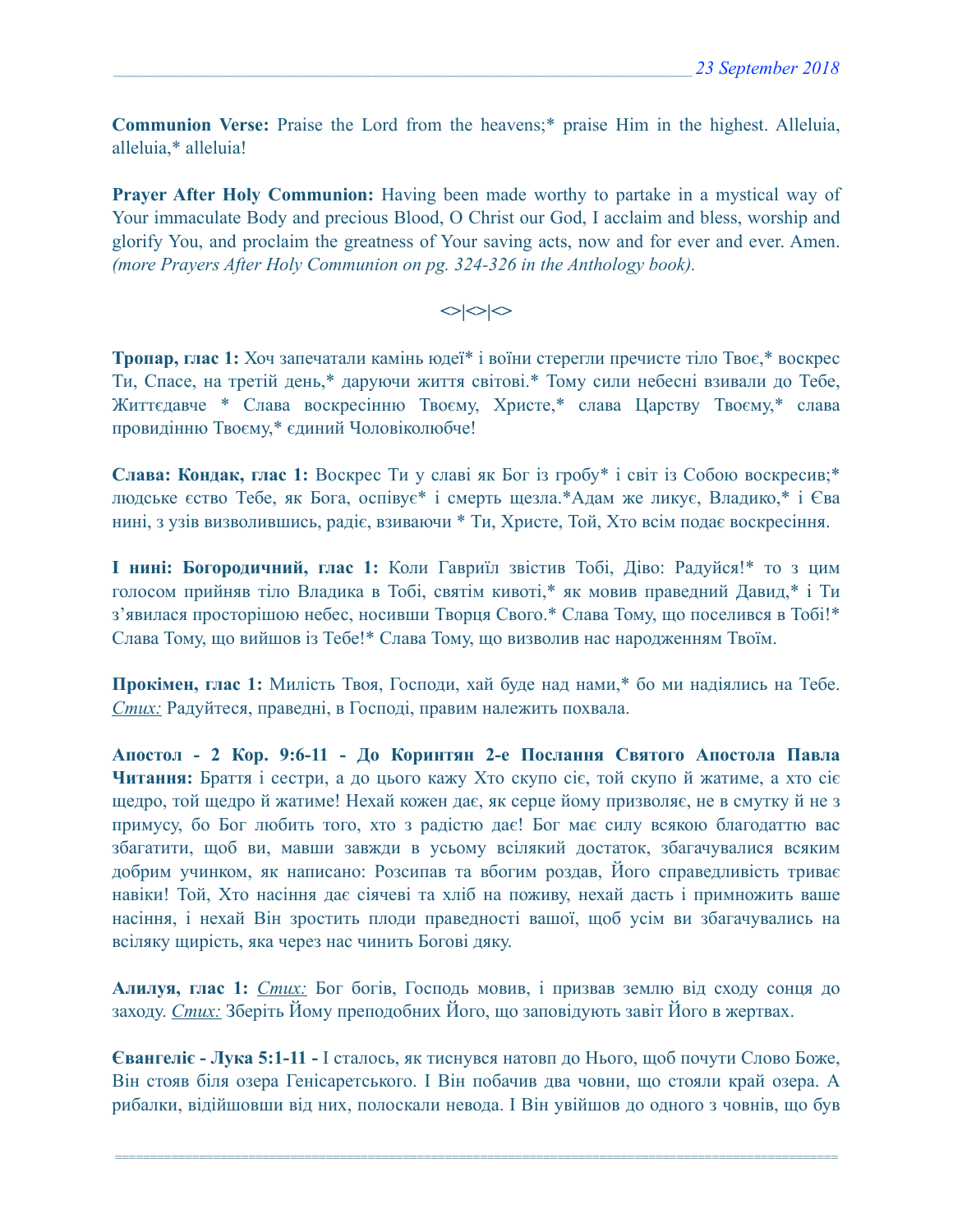Симонів, і просив, щоб він трохи відплив від землі. І Він сів, та й навчав народ із човна. А коли перестав Він навчати, промовив до Симона: Попливи на глибінь, і закиньте на полов свій невід. А Симон сказав Йому в відповідь: Наставнику, цілу ніч ми працювали, і не вловили нічого, та за словом Твоїм укину невода. А зробивши оце, вони безліч риби набрали і їхній невід почав прориватись... І кивали вони до товаришів, що були в другім човні, щоб прийшли помогти їм. Ті прийшли, та й наповнили обидва човни, аж стали вони потопати. А як Симон Петро це побачив, то припав до колін Ісусових, кажучи: Господи, відійди від мене, бо я грішна людина! Бо від полову риби, що зловили вони, обгорнув жах його та й усіх, хто з ним був, також Якова й Івана, синів Зеведеєвих, що були спільниками Симона. І сказав Ісус Симонові: Не лякайсь, від цього часу ти будеш ловити людей! І вони повитягали на землю човни, покинули все, та й пішли вслід за Ним.

**Причасний:** Хваліте Господа з небес,\* хваліте Його на висотах. Алилуя, алилуя, алилуя!

**Молитва По Святім Причастю:** Таїнственно удостоївшись бути причасником Твого пречистого тіла і чесної крови, Христе Боже, оспівую і благословлю, поклоняюся, і славлю, і величаю спасіння Твої, Господи, нині і повсякчас, і на віки вічні. Амінь. *(більше Молитов По Святім Причастю на ст. 80-87 в маленькій книжечці "Божественна Літургія")*.

# ANNOUNCEMENTS

- ✦**HAPPY BIRTHDAY** to LORRAINE HERCHAK and all those who celebrated their birthdays this past week. May the Lord Our God continue to bless you abundantly and the Holy Mother of God protects you at all times. Многая Літа!
- ✦**PROJECT CONNECT:** Victoria Downtown Service Providers will be hosting PROJECT CONNECT on Tuesday, October 9 as a part of Homeless Action Week. The event will be at Central Baptist Church, 833 Pandora Ave. This one-day service fair, which assists those struggling with homelessness and poverty, will include foot care, professional photographs, haircuts, information booths, and a lunch. **Items needed:** warm clothing, socks, underwear, scarves, toques, backpacks, bus tickets, notebooks & paper, Tim Horton's gift cards, bandaids, Polysporin, razors, rain jackets & handheld USB chargers. You can either help by obtaining the above items or through a financial donation. All financial donations will be spent for the day by purchasing these items or for the lunch. If you wish to donate any of the above mentioned items the donation box will be available at the church entrance.
- ✦**BE A STEWARD CLEANING THE CHURCH:** at this time we are reaching out to ask parishioners and their family members to volunteer in the cleaning of the church interior. This requires a bi-monthly commitment of vacuuming, dusting and flower arranging. If there is a sufficient number of volunteers the commitment would be minimal about once every two or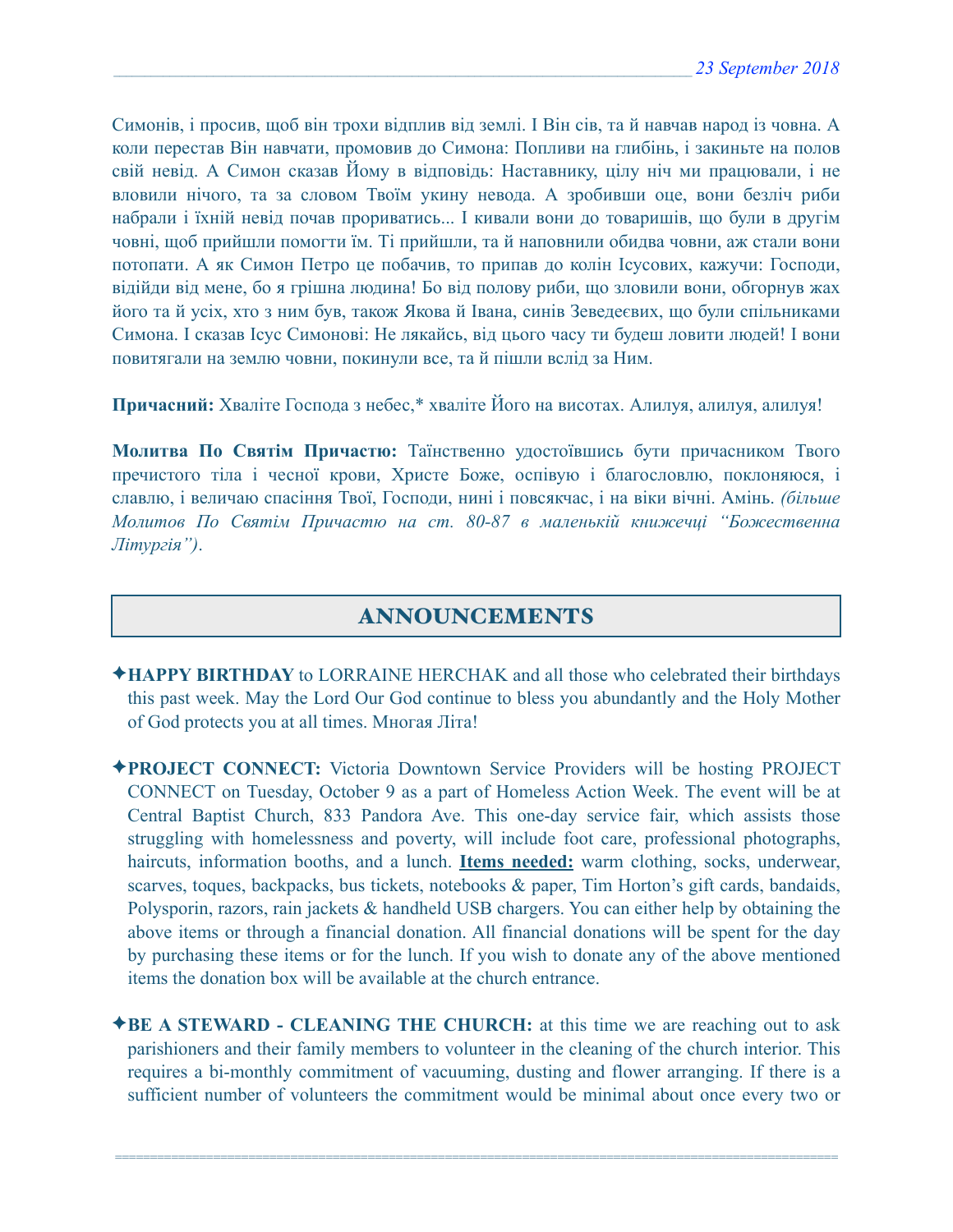three months. Please consider donating your time and energy. For more information please contact Motria.

- ✦**PRAYER REQUEST:** Please keep in your prayers GORD HRYHORYSHEN, CORNELL BABIE and other members of our parish, our family and friends who are ailing, in hospitals, nursing homes and those who are not able to join actively in their community.
- ✦**ST. NICHOLAS BOOK STORE:** The Divine Liturgy An Anthology of Worship **\$25**; "Christ Our Pascha" Catechism of the Ukrainian Catholic Church/"Христос Наша Пасха" Катехизм Української Католицької Церкви - **\$25**; "Sing to Our God" hymn book - **\$15**; Молитовник "Прийдіте Поклонімся" - **\$10**.
- ✦**PARISH CALENDAR OF BIRTHDAYS & ANNIVERSARIES:** If you would like to be included in our Parish Calendar of Birthday and Anniversary celebrations, please put date in our calendar located at the church vestibule. Each week, we will list the names in our parish bulletin so we can celebrate these happy occasions together!
- ✦**JOIN OUR CHOIR:** Do you enjoy singing? Please consider joining our St Nicholas Parish Choir and remember that we ALWAYS looking for new members! Contact Motria Koropecky for details at 250.658.3051.
- ✦**CATECHISM ANNOUNCEMENT:** "*And they were bringing to Him also the infants, in order that He may be touching them; but after the disciples saw it, they rebuked them. But Jesus called them to Himself and said, Let alone the little children to come to Me, and cease hindering them; for of such is the kingdom of God*." We are happy to welcome all children to our St. Nicholas The Wonderworker catechism program. Weekly classes are scheduled Sunday morning during Divine Liturgy. We want your children to learn more about their Catholic faith, sacred scripture, feast days, and religious practices and customs of the Ukrainian Catholic church. If you have any questions, please do not hesitate to contact Marian Chalifoux at 250.507.1005.
- ✦**THRIFTY'S PRE-PAID FOOD CARDS** We all have to buy groceries. Why not have 6% of it returned back to the church at no extra charge! Cards are available in \$100, \$200, and \$500 denominations. Talk to Alec after today's liturgy to pre- order your cards. We need to sell A LOT of them! We encourage you to consider purchasing them for yourselves as gifts too.
- ✦**BE A STEWARD:** Have you ever wondered what more can you do to help our parish? Here are some suggestions: **Steward** of property security; **Steward** of grounds cleaning; **Steward** of cleaning church; **Steward** of church linen; **Steward** of outreach; **Steward** of caring; **Steward** of prayer; **Steward** of service. Quite often, our homebound or senior members, once active in their younger years, want to find purpose in their senior years. It's not only about doing but about "BEING" present to others. Contact Fr. Yuriy **OR** Darlene DeMerchant for more information. You will be amazed how "BEING" can make a difference.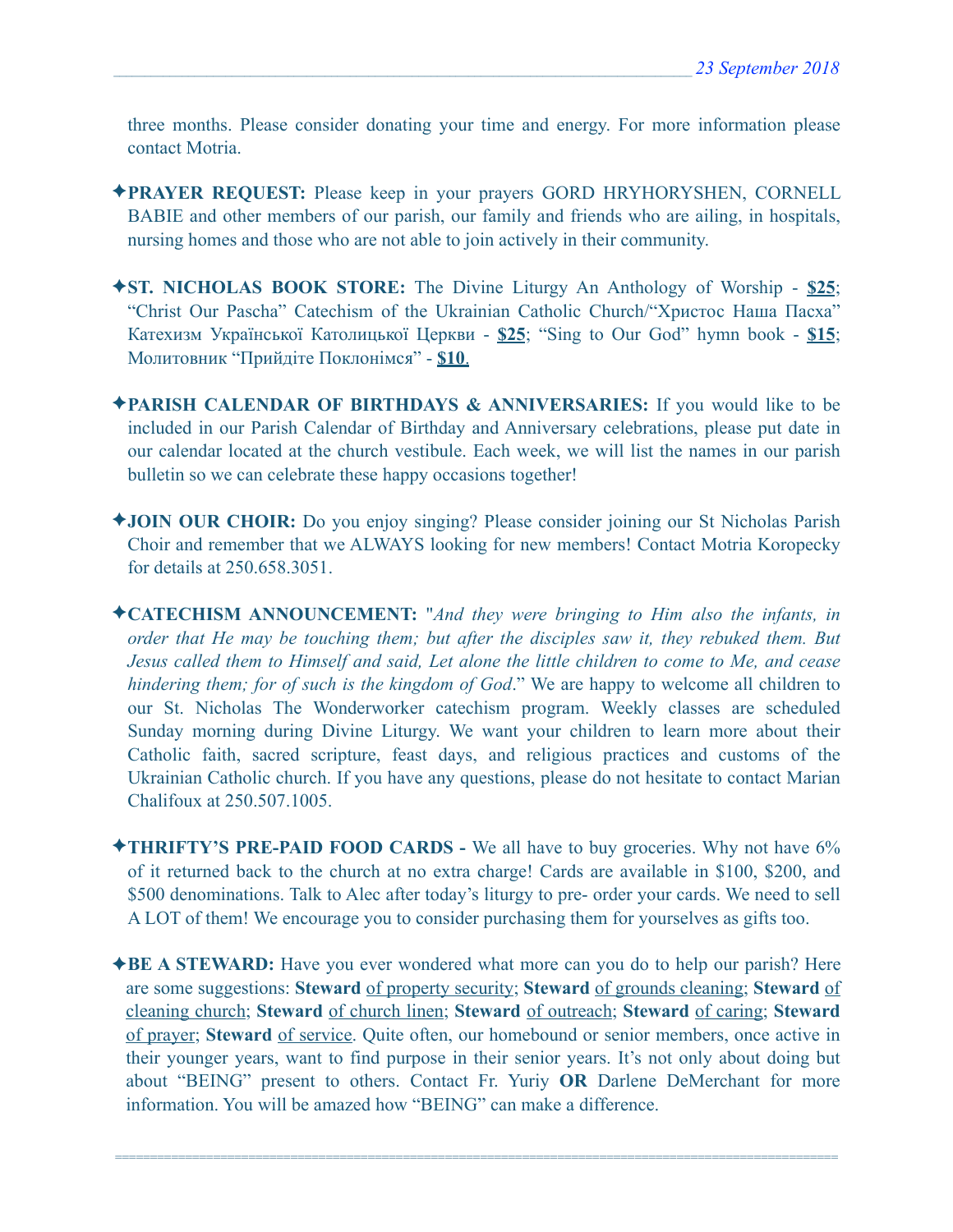- ✦**PARISH LIBRARY:** please visit our parish library and browse through the books on spirituality, church history, iconography, history of the Ukrainians in Canada, children's books and more… The library is located in the church vestibule. Please use a library book sign out form when borrowing a book.
- ✦**SUNDAY COFFEE VOLUNTEERS** act as hosts and serve light refreshments following the Sunday morning Divine Liturgy, providing an opportunity for the faithful to socialize with friends and visitors following their shared worship experience. We thank all of our parishioners who kind volunteer to serve refreshments. Whether you are new to the Parish, or are a longtime members, please join us for coffee. Please speak with Robert if you would like to volunteer.
- ✦**WE SHARE THE AIR:** Please keep it healthy and fragrant free. Someone in this area is scent-sitive. The chemicals used in scented products can make some people sick, especially those with fragrance sensitivities, asthma, allergies and other respiratory ailments. PLEASE DO NOT \*wear perfume, cologne, lotion, aftershave and other fragrances; \*USE unscented personal care products. Be Sensitive to Others. Thank you for your understanding. *St. Nicholas parish.*
- ✦**SEPTEMBER 16, SUNDAY DONATIONS** Coffee: \$27.00; Vigil lights: \$16.30; Loose collection: \$43.00; Envelope collection: \$372.02; Pre-authorized donations Sept 10 to Sept 16: \$120.00 **TOTAL: \$578.32**

# GETTING TO KNOW OUR ICONOSTASIS



# **Prophet Ezekiel** *(July 21)*

 The Holy Prophet Ezekiel lived in the sixth century before the birth of Christ. He was born in the city of Sarir, and descended from the tribe of Levi; he was a priest and the son of the priest Buzi. Ezekiel was led off to Babylon when he was twenty-five years old together with King Jechoniah II and many other Jews during the second invasion of Jerusalem by the Babylonian king Nebuchadnessar.

The Prophet Ezekiel lived in captivity by the River Chebar. When he was thirty years old, he had a vision of the future of the Hebrew

nation and of all mankind. The prophet beheld a shining cloud, with fire flashing continually, and in the midst of the fire, gleaming bronze. He also saw four living creatures in the shape of men, but with four faces (Ez. 1:6). Each had the face of a man in front, the face of a lion on the right, the face of an ox on the left, and the face of an eagle at the back (Ez. 1:10). There was a wheel on the earth beside each creature, and the rim of each wheel was full of eyes.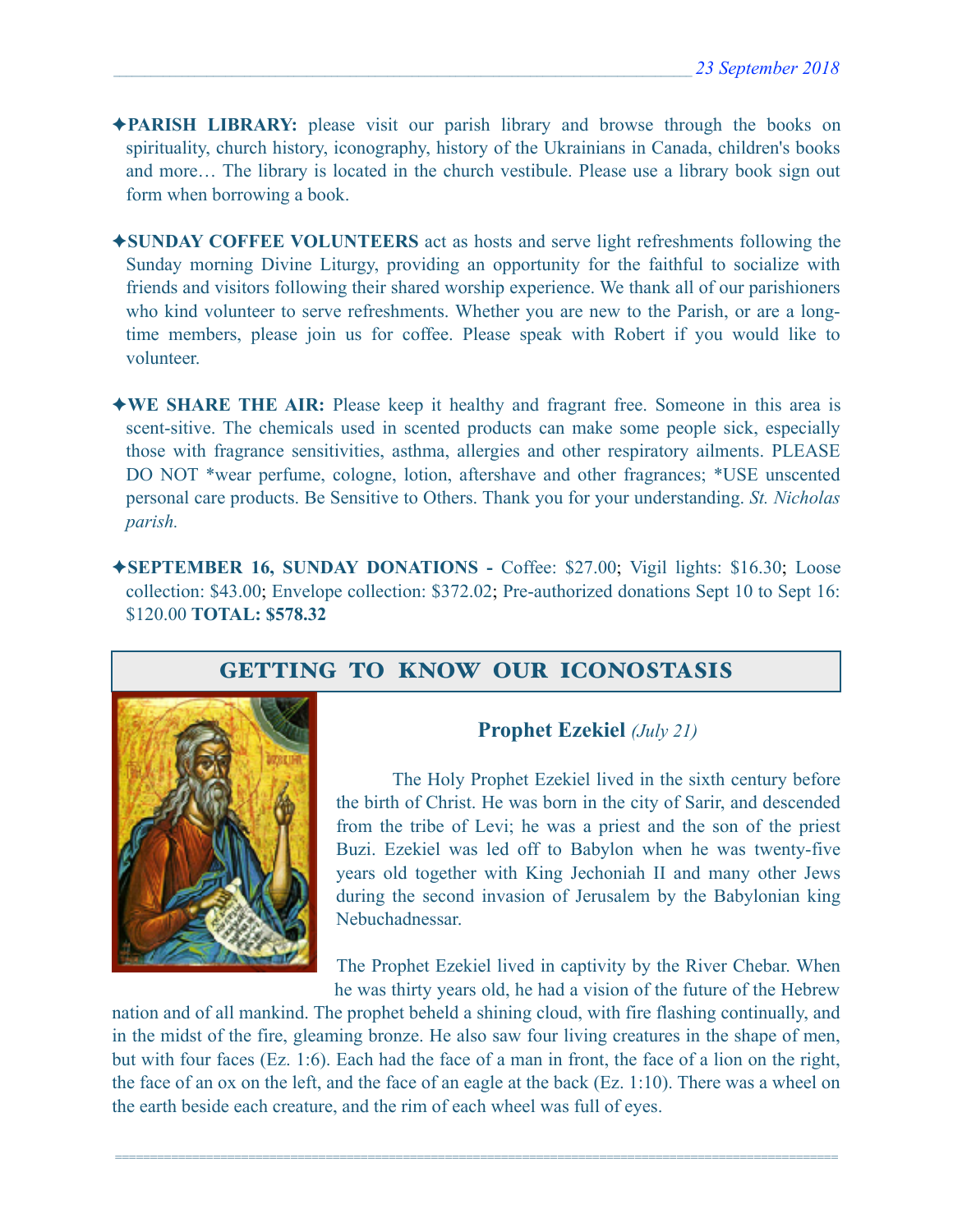Over the heads of the creatures there seemed to be a firmament, shining like crystal. Above the firmament was the likeness of a throne, like glittering sapphire in appearance. Above this throne was the likeness of a human form, and around Him was a rainbow (Ez. 1:4-28).

According to the explanation of the Fathers of the Church, the human likeness upon the sapphire throne prefigures the Incarnation of the Son of God from the Most Holy Virgin Mary, who is the living Throne of God. The four creatures are symbols of the four Evangelists: a man (St Matthew), a lion (St Mark), an ox (St Luke), and an eagle (St John); the wheel with the many eyes is meant to suggest the sharing of light with all the nations of the earth. During this vision the holy prophet fell down upon the ground out of fear, but the voice of God commanded him to get up. He was told that the Lord was sending him to preach to the nation of Israel. This was the begining of Ezekiel's prophetic service.

The Prophet Ezekiel announces to the people of Israel, held captive in Baylon, the tribulations it would face for not remaining faithful to God. The prophet also proclaimed a better time for his fellow-countrymen, and he predicted their return from Babylon, and the restoration of the Jerusalem Temple.

There are two significant elements in the vision of the prophet: the vision of the temple of the Lord, full of glory (Ez. 44:1-10); and the bones in the valley, to which the Spirit of God gave new life (Ez. 37:1-14). The vision of the temple was a mysterious prefiguring of the race of man freed from the working of the Enemy and the building up of the Church of Christ through the redemptive act of the Son of God, incarnate of the Most Holy Theotokos. Ezekiel's description of the shut gate of the sanctuary, through which the Lord God would enter (Ez. 44: 2), is a prophecy of the Virgin giving birth to Christ, yet remaining a virgin. The vision of the dry bones prefigured the universal resurrection of the dead, and the new eternal life bestowed by the Lord Jesus Christ.

The holy Prophet Ezekiel received from the Lord the gift of wonderworking. He, like the Prophet Moses, divided the waters of the river Chebar, and the Hebrews crossed to the opposite shore, escaping the pursuing Chaldeans. During a time of famine the prophet asked God for an increase of food for the hungry.

Ezekiel was condemned to execution because he denounced a certain Hebrew prince for idolatry. Bound to wild horses, he was torn to pieces. Pious Hebrews gathered up the torn body of the prophet and buried it upon Maur Field, in the tomb of Sim and Arthaxad, forefathers of Abraham, not far from Baghdad. The prophecy of Ezekiel is found in the book named for him, and is included in the Old Testament.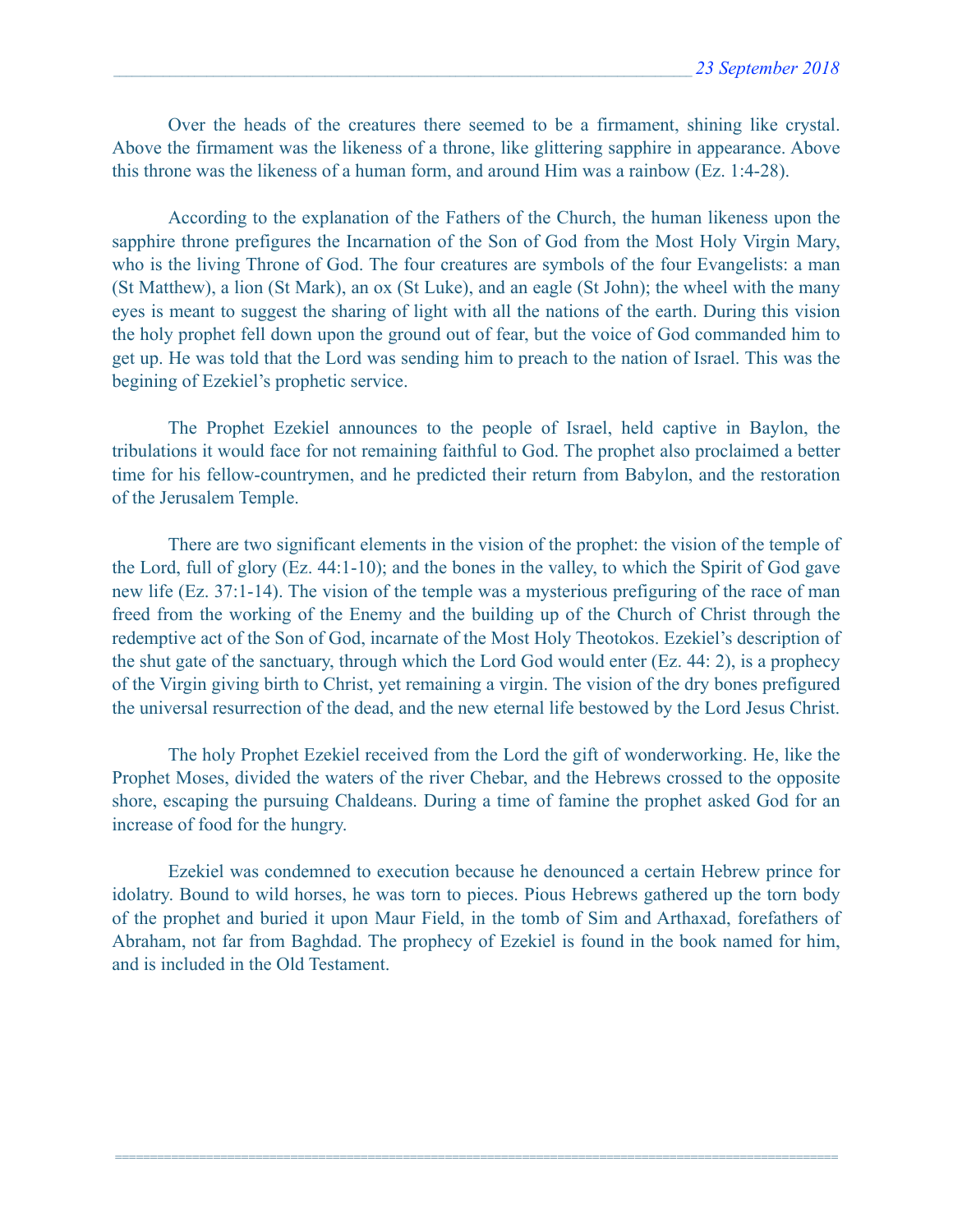### READING THE CATECHISM *"CHRIST - OUR PASCHA"*



 **3. The Holy Mysteries of Service: Marriage and Holy Orders** 

 *#470* In the Holy Mysteries of Marriage and Holy Orders, the Christian receives the grace of the Holy Spirit for the building up of the Church, the Body of Christ. In the Holy Mystery of Marriage, the Church blesses a man and woman called by Christ to create a



domestic church - a Christian family. In the mystery of Holy Orders the Church, by the grace of the Holy Spirit, appoints men, called by Christ for the service of the community of the faithful to proclaim the Gospel, to be pastors for the People of God, and to sanctify them. The perfect model of service both in Matrimony and in Holy Orders is Christ, who "came not to be served but to serve, and to give his life as a ransom for many" (Mt 20:28).

#### **a. The Holy Mystery of Marriage**

*#471* God created human beings male and female: "By you, O God, a woman is joined to man as a helpmate and for the continuance of the human race... you blessed them, saying: 'increase and multiply and rule the earth.' Through wedlock you made the two of them one body." In the Church, the marriage union is a Holy Mystery in which the man and woman manifest the new life in Christ. A Christian marriage is not only a natural relationship, a shared life and experience; it is an occasion of sanctification. Marriage is a Holy Mystery (Sacrament) in which by the grace of the Holy Spirit a man and a woman are united into one body and create a domestic church. The family union created by marriage is a community of persons which, according to God's plan, is an icon of the relationship of the Persons of the Most Holy Trinity.

| VISIT LOURDES, PARIS, SENLIS & UKRAINE SEPT 2019<br>with Sister Angelica & Myrna Arychuk |                                                                                                                                                |  |
|------------------------------------------------------------------------------------------|------------------------------------------------------------------------------------------------------------------------------------------------|--|
| 04 Sept 2019<br>Wednesday                                                                | Depart home city                                                                                                                               |  |
| 05 Sept 2019<br><b>Thursday</b>                                                          | <b>Arrive</b> in Toulouse, France [4:15PM]<br>Bus Transfer to Lourdes [2 hrs] Hotel Croix des Bretons<br>Dinner $\omega$ our hotel on arrival. |  |
| 06 Sept 2019<br><b>Friday</b>                                                            | <b>Breakfast</b><br>3hr guided walking tour of Lourdes including the shrine<br>Lunch on our own with free time                                 |  |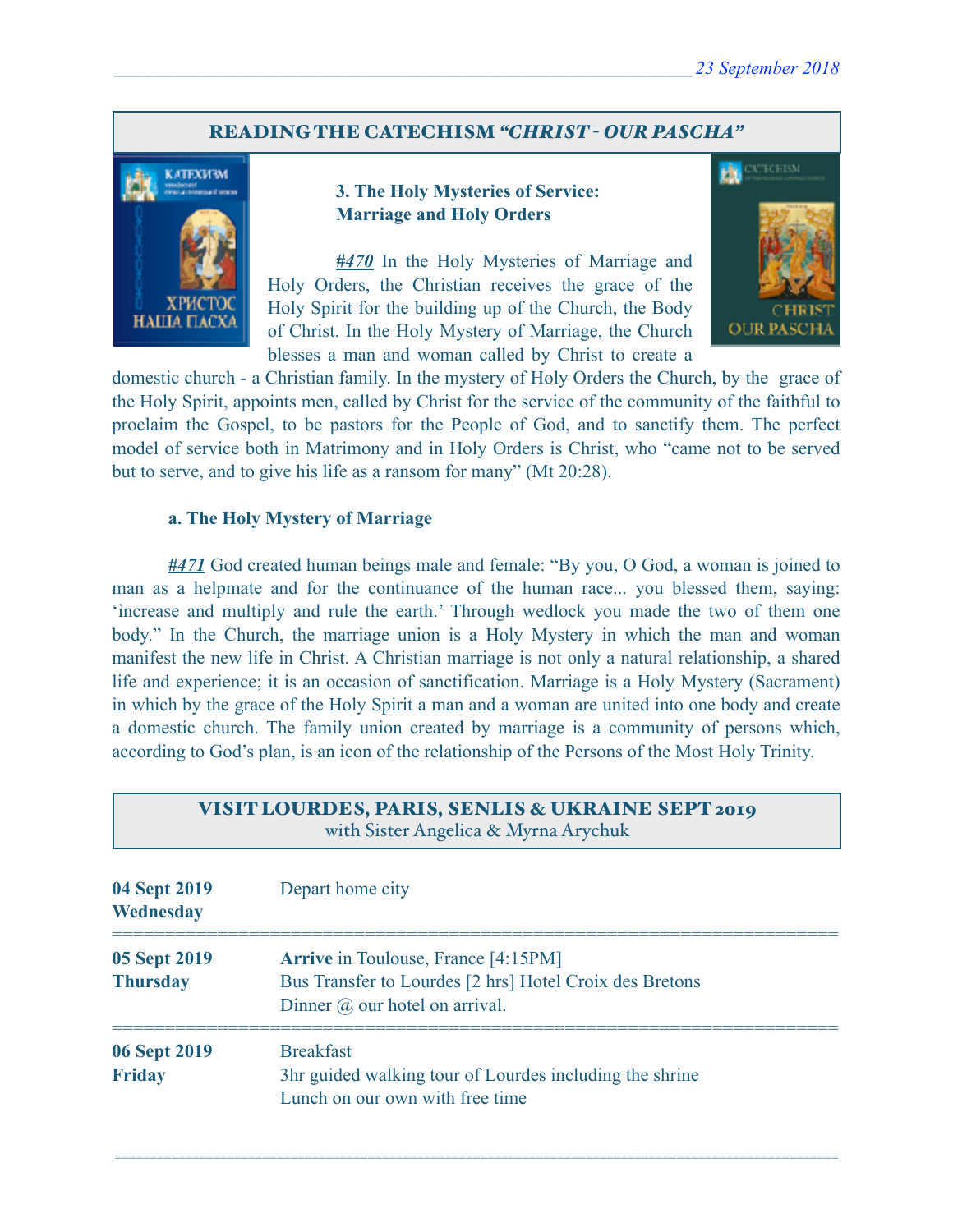Dinner @ our Hotel 9:00PM Rosary Prayer with candlelight

| 07 Sept 2019<br><b>Saturday</b>       | <b>Breakfast</b><br>Full day at the Shrine Mass @ Grotto TBA [where our Lady appeared to<br>Bernadette numerous times]<br>2:00PM video of Lourdes Story and life of St. Bernadette<br>[requested $\omega$ ]<br>Lourdes TBA]<br>5:00PM Procession of infirm & Blessing of them with Blessed Sacrament<br>Dinner $\omega$ our hotel<br>9:00PM Candle Light Procession Praying the Rosary                                                                    |
|---------------------------------------|-----------------------------------------------------------------------------------------------------------------------------------------------------------------------------------------------------------------------------------------------------------------------------------------------------------------------------------------------------------------------------------------------------------------------------------------------------------|
| <b>08 Sept 2019</b><br><b>Sunday</b>  | <b>Breakfast</b><br>10:30AM Mass in the International Church <i>i.e.</i> St. Pius X Basilica<br>[Largest underground Church in the world]<br>Experience the baths [where hundreds of cures have taken place]<br>Visit Boly Mills where Bernadette was born, and the cachot [dungeon] –<br>an abandoned prison where Bernadette's impoverished family lived.<br>Dinner @ our Hotel                                                                         |
| 09 Sept 2019<br><b>Monday</b>         | <b>Breakfast</b><br>Liturgy @ 9:30 AM [Ukrainian Catholic Church] [by bus]<br>11:30AM depart for the train station – train dep $\omega$ 12:28PM –<br><b>Arrive Paris 18:13PM</b><br>Check into the Hotel Cardinal<br><b>Dinner TBA</b>                                                                                                                                                                                                                    |
| <b>10 Sept 2019</b><br><b>Tuesday</b> | <b>Breakfast</b><br><b>City Tour</b><br>Liturgy @ St Vladimirs Ukrainian Catholic Church<br>[Bishop Borys Gudziak] TBA<br>Afternoon free<br>Evening Seine River cruise & Dinner TBA                                                                                                                                                                                                                                                                       |
| 11 Sept 2019<br>Wednesday             | <b>Breakfast</b><br>Depart for Senlis [40 km from Paris] where Anna<br>[daughter of Yaroslav the wise] Queen of France founded & built a<br>Convent and Church.<br>On 19 May 1051, Anna, the youngest daughter of<br>Kyivan Rus "Prince Yaroslav the Wise", ascended to the French throne as<br>the wife of King Henry I Capet in the Cathedral of Reims. As traditional<br>days of Anna of Kyiv take place in Senlis, we visit the story of the earliest |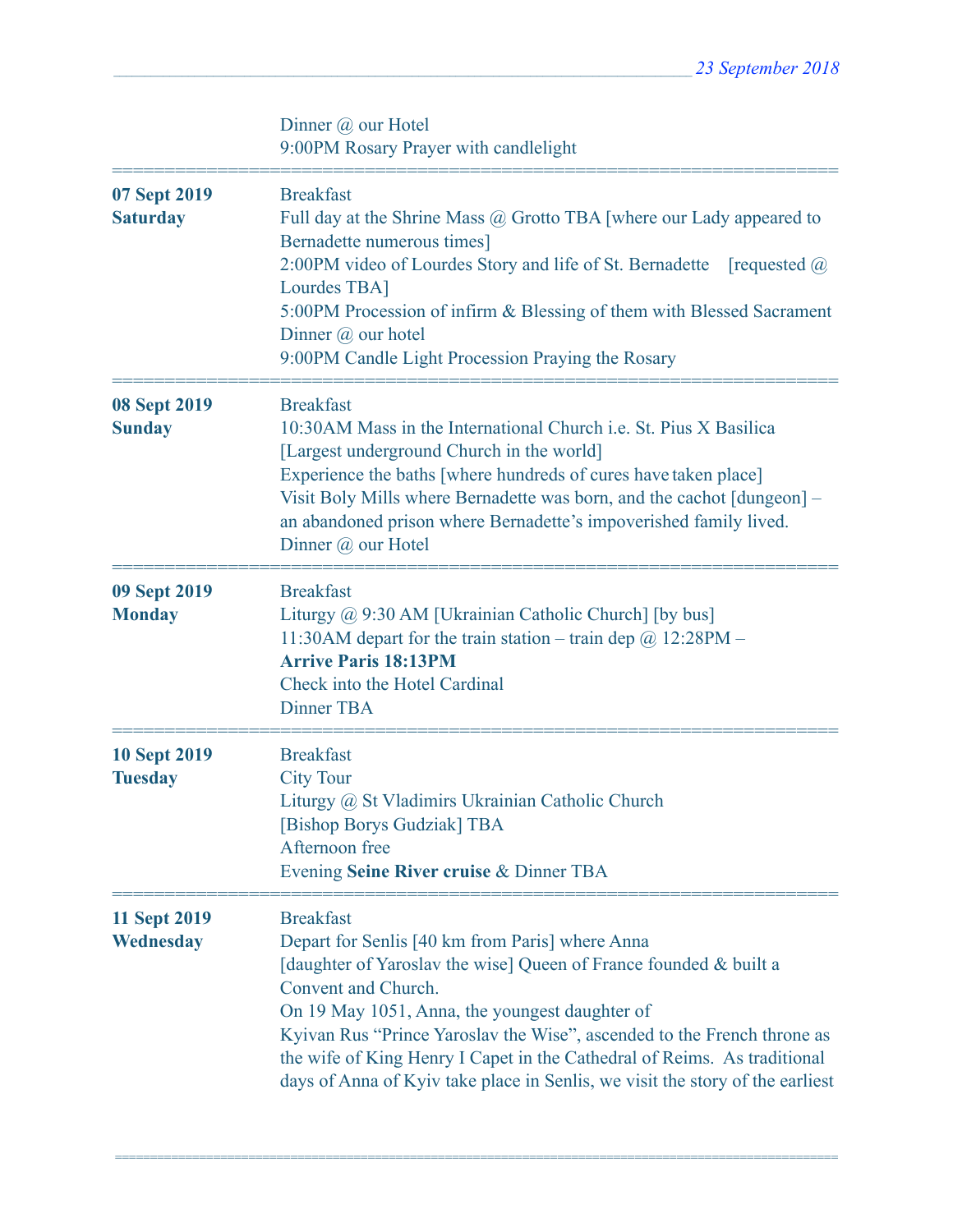|                                        | dynastic connection between France and Ukraine. "Anna's Father<br>Yaroslav", was nicknamed "the father-in- law of Europe"<br>- Yaroslav himself married Ingegerd Olfsdotter, the daughter of the<br><b>Swedish King</b><br>- Yaroslav's sister Maria married the Polish Prince<br>- son Illya married the sister of the Danish King<br>- Son Sviatoslav married the Austrian Princess<br>- Son Vsevolod married the daughter of the Byzantine emperor<br>- Son Ihor married a German Princess<br>- daughter Anastasia married the Hungarian King<br>- daughter Elizabeth married the Norwegian King<br>- and daughter Anna Married Henry I of France<br>On our return to Paris – free time to shop and/or enjoy the ambience of<br>Paris! Dinner on our own. |
|----------------------------------------|--------------------------------------------------------------------------------------------------------------------------------------------------------------------------------------------------------------------------------------------------------------------------------------------------------------------------------------------------------------------------------------------------------------------------------------------------------------------------------------------------------------------------------------------------------------------------------------------------------------------------------------------------------------------------------------------------------------------------------------------------------------|
| <b>12 Sept 2019</b><br><b>Thursday</b> | <b>Breakfast</b><br>TBA Depart for Lviv, Ukraine [flight via Warsaw to Lviv]<br>Arrive $\omega$ 5:35PM. Check into the Astoria Hotel<br>Dinner [TBA]                                                                                                                                                                                                                                                                                                                                                                                                                                                                                                                                                                                                         |
| <b>13 Sept 2019</b><br><b>Friday</b>   | <b>Breakfast</b><br>Liturgy @TBA<br>Unesco World Heritage Sightseeing Tour – free afternoon check the<br>schedule for concert times $\omega$ the Opera House<br>Dinner [TBA]                                                                                                                                                                                                                                                                                                                                                                                                                                                                                                                                                                                 |
| 14 Sept 2019<br><b>Saturday</b>        | <b>Breakfast</b><br>Depart for Ternopil [3 hour drive]<br>Check in @ "The Ternopil Hotel"<br>Walking tour to see the sights $[1 - 1 \frac{1}{2} \text{ hrs}]$<br>Balance of the day Free – with a wonderful square to stroll in or shop.<br>Ternopil is a City where many of have relatives and/or friends. Those<br>available for dinner can meet to dine $\omega$ the fabulous "Old Mill"<br>Restaurant [TBA]                                                                                                                                                                                                                                                                                                                                              |
| <b>15 Sept 2019</b><br><b>Sunday</b>   | <b>Breakfast</b><br>depart for Zarvanytsia "The Lourdes of Ukraine". A place where<br>miracles are claimed to be almost a daily occurrence & approximately<br>100,000 pilgrims visit yearly.<br><b>Liturgy Time TBA</b><br>Depart for Chernivtsi [TBA]<br><b>Check into the Hotel Bukovina</b>                                                                                                                                                                                                                                                                                                                                                                                                                                                               |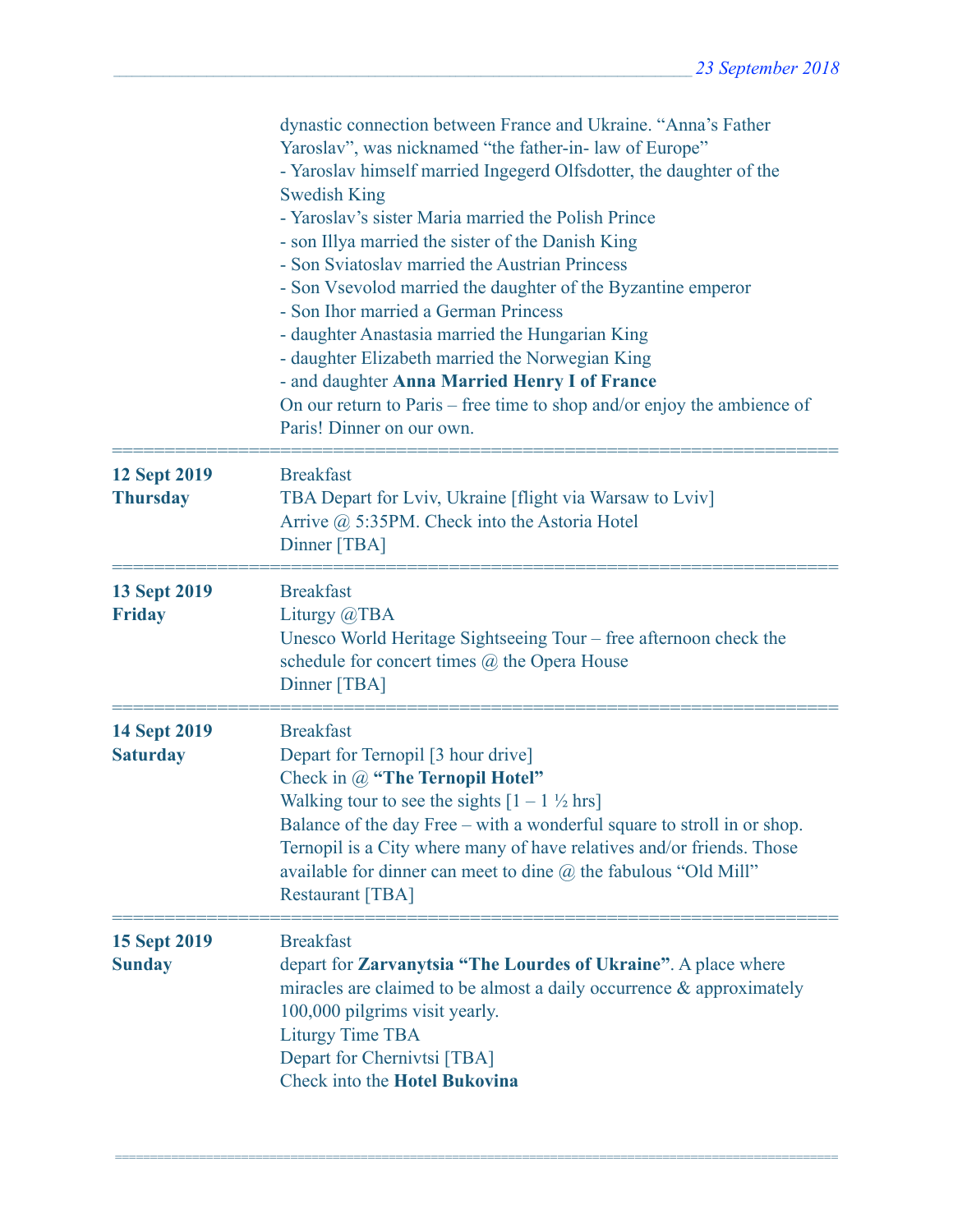|                                        | Dinner TBA                                                                                                                                                                                                                                                                                              |
|----------------------------------------|---------------------------------------------------------------------------------------------------------------------------------------------------------------------------------------------------------------------------------------------------------------------------------------------------------|
| <b>16 Sept 2019</b><br><b>Monday</b>   | <b>Breakfast</b><br>City tour and a visit to the Diaspora Museum & University<br>Lunch on our own @ Kam'yanets-Podilskyi with excursion<br><b>Dinner TBA</b>                                                                                                                                            |
| <b>17 Sept 2019</b><br><b>Tuesday</b>  | <b>Breakfast</b><br>Depart Chernivtsi for Ivano Frankivsk<br>Stopping in Kolomyya to visit the Museums<br>"Late lunch/early dinner" [approx. 3:00 PM] [Private Home] TBA<br><b>Check in to "The Nadia Hotel"</b>                                                                                        |
| <b>18 Sept 2019</b><br>Wednesday       | <b>Breakfast</b><br>Liturgy @ Father Mykhailo Ozorovych Hometown Church [TBA]<br>Depart for Yaremche, visit the markets, waterfall & late lunch/early dinner<br>in the mountains                                                                                                                        |
| <b>19 Sept 2019</b><br><b>Thursday</b> | <b>Breakfast</b><br>Depart for Drohobych<br>Liturgy @ Father Taras Koberynko's Parish<br>Visit the project initiated by Father Taras<br>"Lunch"/"Dinner" with Natalliya & Father Taras<br>The Michael Bilas Art Museum in Truskavets]<br>Continuing to <b>Hotel in Truskavetz</b> Health Resort/Spa [?] |
| <b>20 Sept 2019</b><br><b>Friday</b>   | <b>Breakfast</b><br><b>Liturgy TBA</b><br>Free day $\omega$ the spa and/or visit Father Taras' projects<br>Dinner $(a)$ the hotel                                                                                                                                                                       |
| 21 Sept 2019<br><b>Saturday</b>        | <b>Breakfast</b><br>Depart for Lviv $[1 \frac{1}{2}$ hour drive]<br>Check in to "the Astoria Hotel"<br>Lunch on our own<br><b>Check for Concert or Opera</b><br><b>Farewell Dinner time TBA</b>                                                                                                         |
| 22 Sept 2019<br><b>Sunday</b>          | <b>Breakfast</b><br>Depart for home                                                                                                                                                                                                                                                                     |

\*\* Those wishing to extend their stay in Lviv may do so with add on